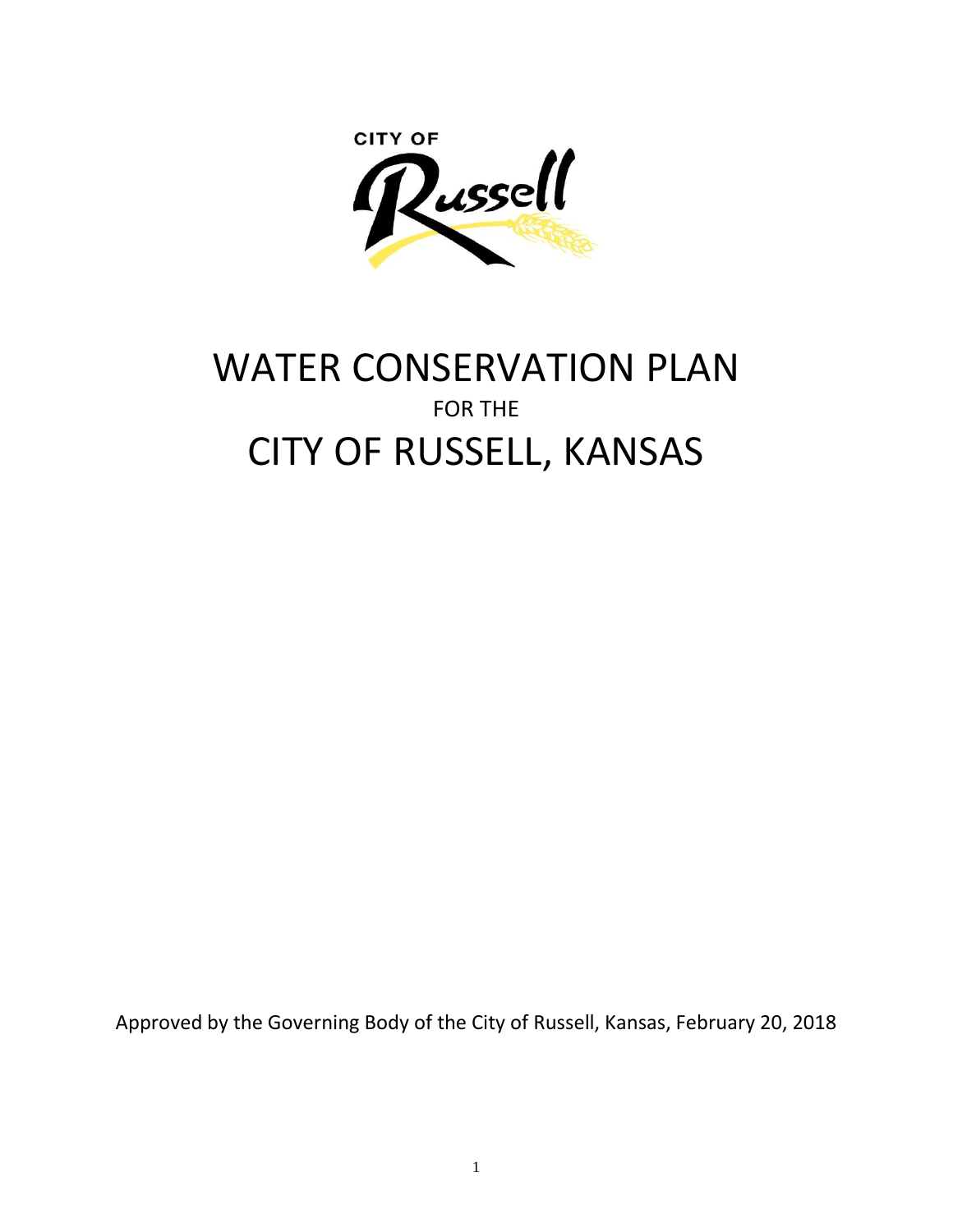# **WATER CONSERVATION PLAN FOR CITY OF RUSSELL**

TABLE OF CONTENTS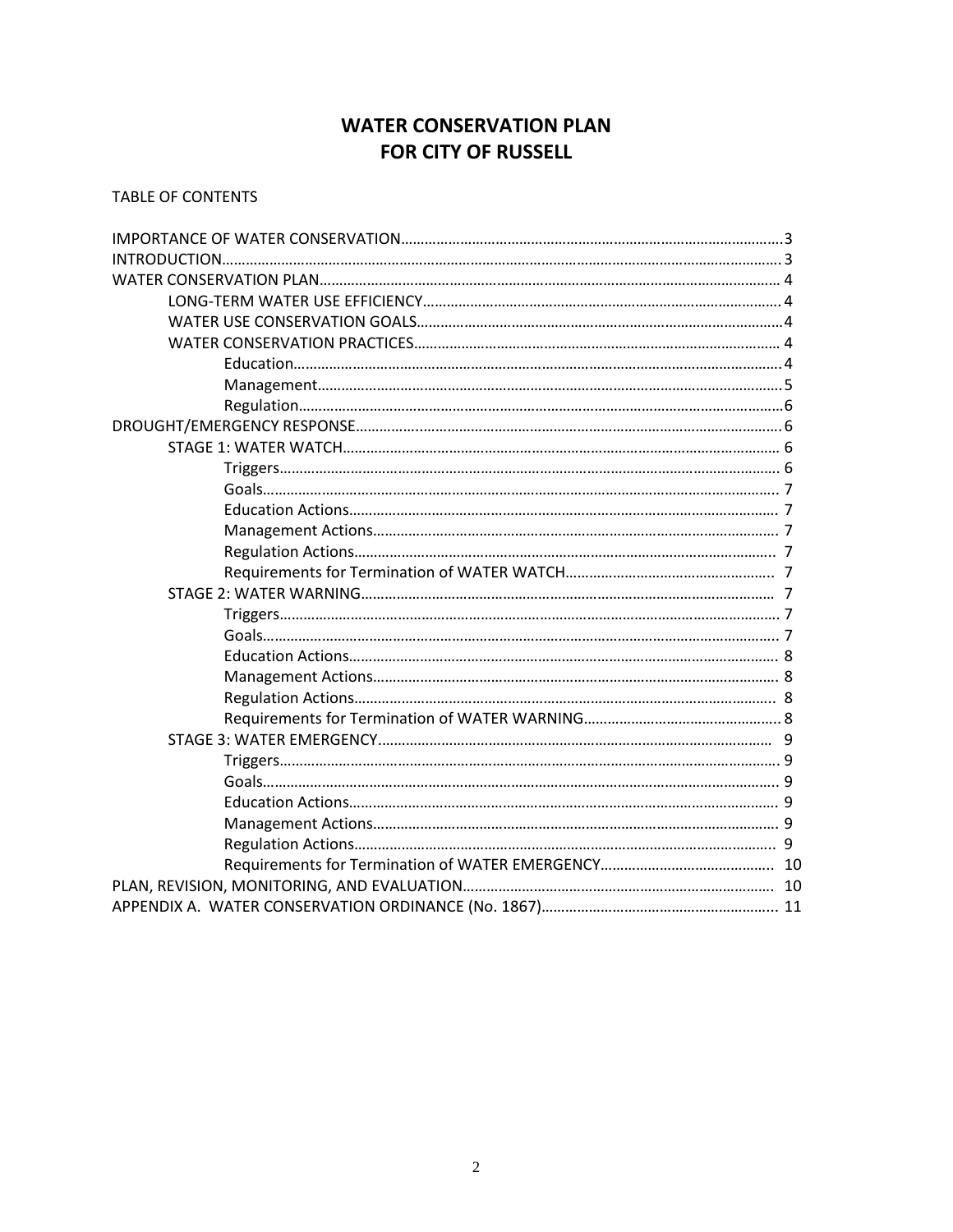#### **IMPORTANCE OF WATER CONSERVATION**

Historically, water conservation measures have typically been invoked only during times of drought or other emergency water shortage. However, as Kansas water supplies continue to diminish, this view of water conservation is changing. Like many other public water suppliers, the City of Russell is looking to water conservation to manage limited resources and to help avert water and wastewater system expansions, which results in significant savings in capital and operating costs. Ultimately, water conservation must be a shared responsibility between the City and all its water customers.

#### **INTRODUCTION**

The City of Russell obtains raw water from two sources: groundwater (Pfiefer wells) and surface water (Big Creek).

The original water supply for our City was obtained from Fossil Lake and the Smoky Hill River South of Russell. When the Smoky Hill River became too high in chlorides, the Kansas Department of Health & Environment mandated a change from this location for a water supply; therefore, a pumping station and a 12" pipeline was installed at Big Creek, 7.5 miles southwest of Russell. In 2006 the 12" pipeline was replaced with a 16" pipeline. This supply is still in use today.

In 1954, Russell received an appropriated water right in Cedar Bluff Reservoir of 2,000 acre-feet with 2,700 acre-feet of water storage, of which a portion may be used to supplement the water flow in the Smoky Hill River. The City has vested water rights in the Smoky Hill River and installed a diversion dam on the river and a pumping station with a 16" pipeline to Big Creek. This supplied us with water when Big Creek was in short supply.

In 1970, Russell constructed 9 wells in the Smoky Hill River valley, near our pumping station. In 1980, 21 miles of 18" pipe was laid to the water treatment plant in Russell. This action has conserved many millions of gallons of water over the years and remains in service today.

In 1998, the City of Russell completed construction of a Pre-sedimentation basin and a 750,000 gallon underground reservoir. These additions kept the city within State Safe Water Drinking regulations and provide the City with additional water storage.

The City operates two water treatment facilities that provide for partial water softening of groundwater and surface water sources, as well as filtration and disinfection as required to meet current federal and state drinking water standards. The original water treatment plant, constructed in 1936, was designed to treat surface and ground water. Construction was completed in 2008 of a new electro-dialysis reversal treatment plant designed to treat ground water. The current conjunctive use of surface water and ground water as sources of water supply allows the City some redundancy for our source of supply.

Management of our water resources includes resource development, efficient management of existing resources, and conservation to assure sufficient supply of water is available now and in the future for the beneficial uses of our customers.

The City of Russell believes that our municipal water conservation plan represents an additional major step in ensuring our customers of a dependable water supply in future years. The plan includes a water use conservation goal, a long-term water use efficiency plan, a drought / emergency response plan, and provisions for monitoring, evaluating, and revising the plan.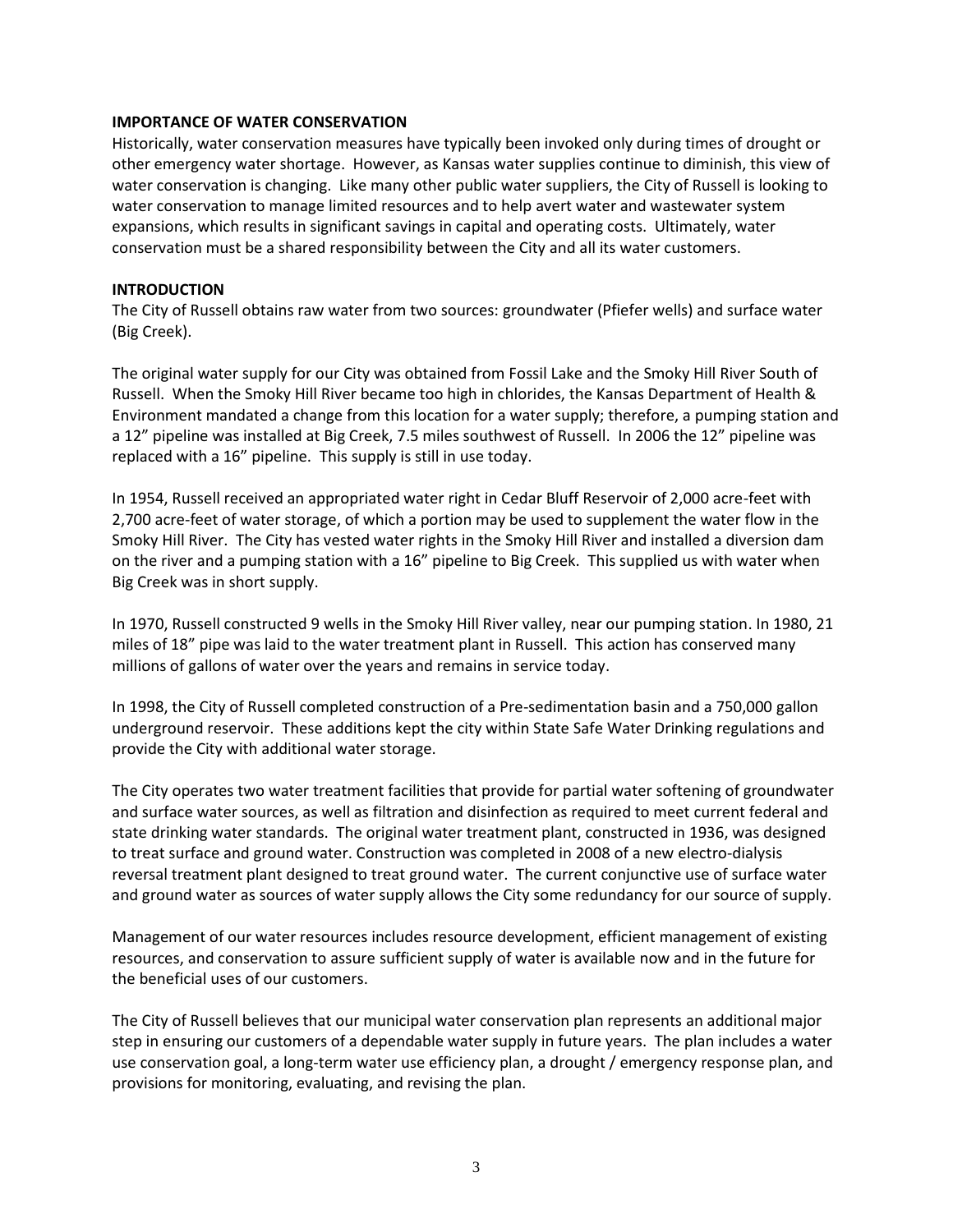# **MUNICIPAL WATER CONSERVATION PLAN**

The code of the City of Russell established procedures for voluntary and mandatory water conservation. The primary objectives of the Water Conservation Plan for the City of Russell are to assist in carrying out the purpose of the Code to promote and develop long-term water conservation plans (Long-Term Water Use Efficiency Sections) and short-term water emergency plans (Drought/Emergency Response Section) to assure City customers of an adequate water supply to meet their needs. The efficient use of water also has the beneficial effect of limiting or postponing additional water system expansion, thus limiting or postponing the resultant increase in costs, in addition to conserving the limited water resources of the State of Kansas.

# **LONG-TERM WATER USE EFFICIENCY**

# WATER USE CONSERVATION GOALS

The City Of Russell used 137 gallons per capita per day (GCPD) in 2015. This GPCD figure included:

- a) water sold to residential/commercial/industrial customers;
- b) water distributed for free public services (fire protection, street cleaning, parks, cemeteries, swimming pool etc.); and
- c) water lost by leaks in the water distribution system.

According to Figure 1, shown in the 2015 Kansas Municipalities Water Use Publication, our City is located in Region 6ML (Medium-Large). From this publication, it was determined that our City water use in CY2015 was 137 GPCD. The City desires to set a water use conservation goal for usage not to exceed 138 GPCD based on the regional average of the last five reported years (2011 thru 2015). Our City anticipates not exceeding this goal by carrying out specific actions that are outlined in our plan.

# WATER CONSERVATION PRACTICES

The City's conservation practices include actions that will reduce overall demand for water, diminish water usage at peak demand time, improve efficiency in water use, and reduce water losses. This section of the plan summarizes the current and proposed education, management, and regulation efforts that relate to the long-term conservation of water in the City of Russell. Specific practices that will be undertaken to conserve water are listed and a target date to begin each practice is also shown.

# Education

The following is a list of current and proposed water use efficiency education practices:

- 1. The City water bills show the number of gallons of water used during the billing period and the cost of water.
- 2. Water conservation tips are provided on the back of the full sheet water bills, on the City website, local radio advertising and at the City Building.
- 3. Information is provided to the general public on water conserving practices through publications, radio advertising and community events such as the annual Home Show.
- 4. The Board of Education and teachers have become involved in water conservation through classroom lectures and incentives for children to conduct home checks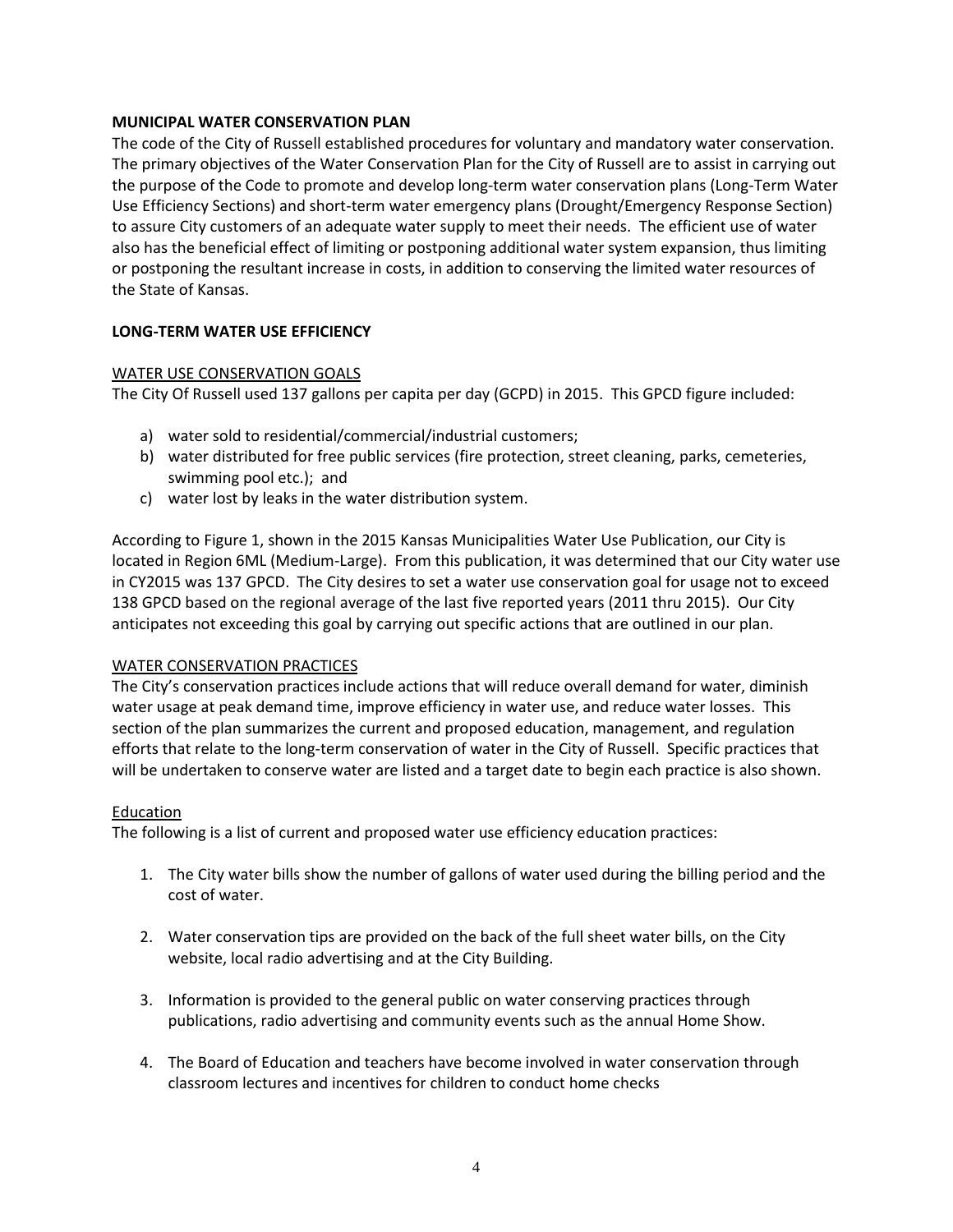5. Water conservation and xeriscaping classes will be offered to the public through a partnership between the City and outside entities. Target Date: May 2019

#### **Management**

The following is a list of current and proposed water use efficiency management practices:

- 1. All raw water intakes have meters installed and the meters are repaired or replaced within 24 hours. Raw water meters are tested for accuracy at least once every three years. Each meter is repaired or replaced if its test measurements are not within two percent of the actual volume of water passing through the meter.
- 2. All raw water meters and individual service connections are read at least on a monthly basis.
- 3. The City conducts a monthly water management review, which may result in a specified change in water management practices or implementation of a leak detection and repair program or plan, whenever the amount of unsold water exceeds 20 percent of the total raw water diverted for a four month period.
- 4. Water sales are based on the amount of water used.
- 5. Meters are installed at all residential service connections and at all other service connections, including separate meters for municipally owned irrigation systems.
- 6. Meters at each individual service connection (one inch or less) are replaced on a regular basis, at least once every 15 to 20 years.
- 7. The current water rate structure, adopted in 2014, is an excess use rate where the unit price for water increases after a specific volume consumed is exceeded. .
- 8. A random sampling of residential meters will be tested for accuracy at least annually. Each meter will be repaired or replaced if its test measurements are not within two percent of the actual volume of water passing through the meter.
- 9. A water conservation rebate program for high efficiency/low flow toilets for residences was implemented in 2013.
- 10. A free low-flow shower head program was implemented in 2012 to replace old high water usage shower heads.
- 11. All manual read meters were replaced with automated water meters / automated meter read system in 2014 to improve efficiency and water accountability.

#### Regulation

The following is a list of current and proposed water use efficiency regulations practices: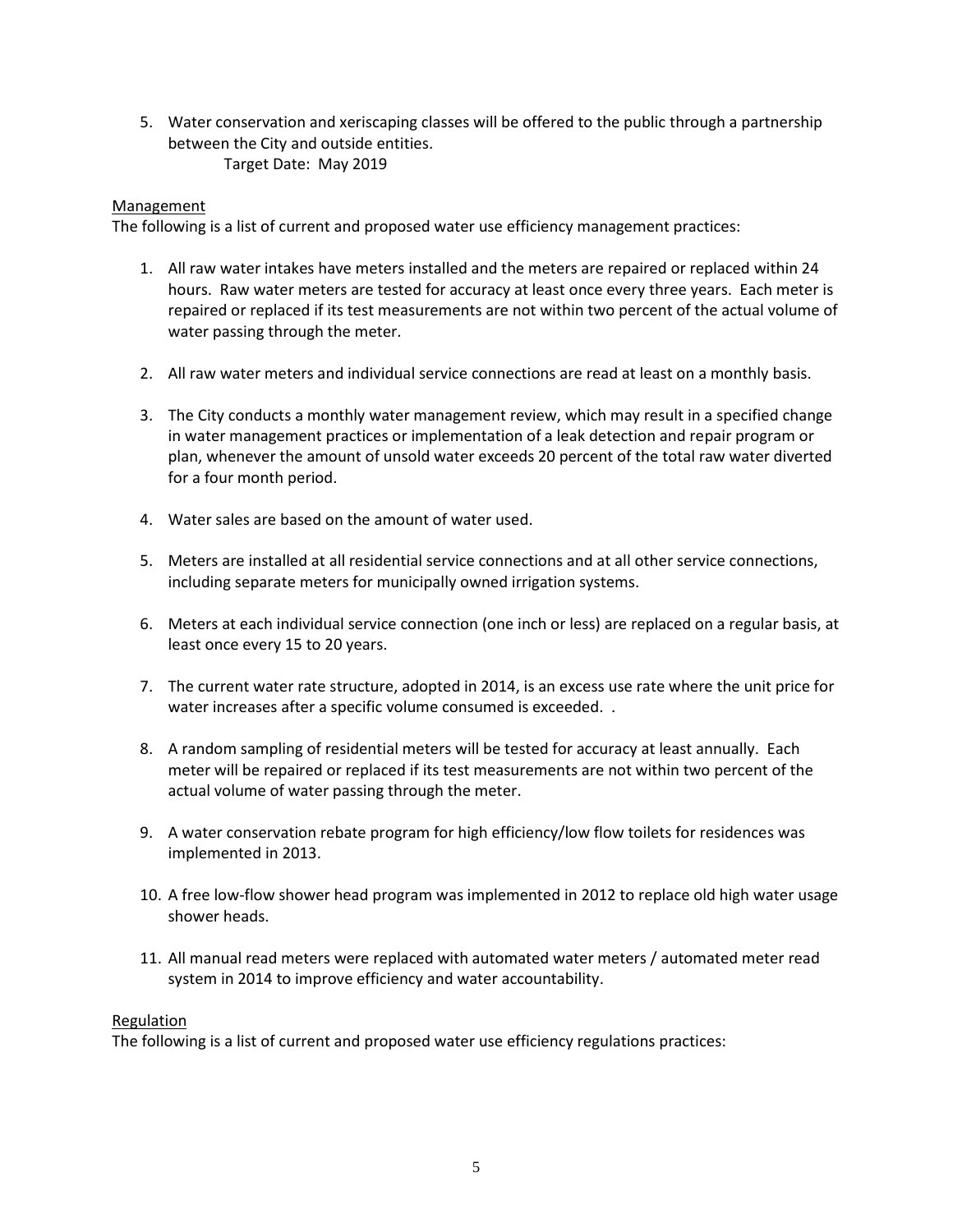- 1. Adopt 2012 International Building Codes which require all new or renovated construction use toilets that use 1.6 gallons per flush or less and low flow shower heads that use 2.5 gallons per minute or less.
- 2. An ordinance was adopted in 2007 which prohibits the waste of water.
- 3. Adopt an ordinance which restricts outdoor watering between the hours of 10 a.m. and 9 p.m. between May 1 and September 30. Target Date: May 2018

# *DROUGHT / EMERGENCY RESPONSE*

The Drought/Emergency Response applies to all persons, customers, and property served by the City of Russell. All entities that purchase water from the City of Russell will be required to follow the same reductions in water use as the City of Russell.

The City of Russell addresses its short-term water shortage problems through a series of stages based on conditions of supply and demand with accompanying triggers, goals and actions. Each stage is more stringent in water use than the previous stage since water supply conditions are more deteriorated. The water shortage may be the results of a drought or a system failure. A drought may deplete the available water supplies or place stress on the City's ability to deliver water. A system failure could occur that would threaten the City's ability to deliver water to the entire service area.

The declaration of the beginning and end of a water watch, water warning or water emergency shall be effective as provided in the Code of the City of Russell, Kansas. The Governing Body is authorized by ordinance to implement the appropriate conservation measures. A copy of the Water Conservation Ordinance is included in Appendix A, and will be supplemented and changed as that code is amended.

# **STAGE 1: WATER WATCH**

# **Triggers**

This stage may be triggered by any one, or combination of, the following conditions:

- 1. Finished water production levels are at 75 percent capacity or more for three consecutive days.
- 2. Pumping of the Pfeifer wells lowers water levels to within fifteen (15) feet of the top of the wells screens, for three or more wells.
- 3. Emergency conditions related to repairs or water quality.

# **Goals**

The goals of this stage are to heighten awareness of the public on water conditions, to maintain the integrity of the water supply system, and to ask for voluntary reductions in the water use to avoid having to implement mandatory restrictions.

# **Education Actions**

The City will make occasional news releases to the local media describing the present conditions and indicating the water supply outlook for the upcoming season.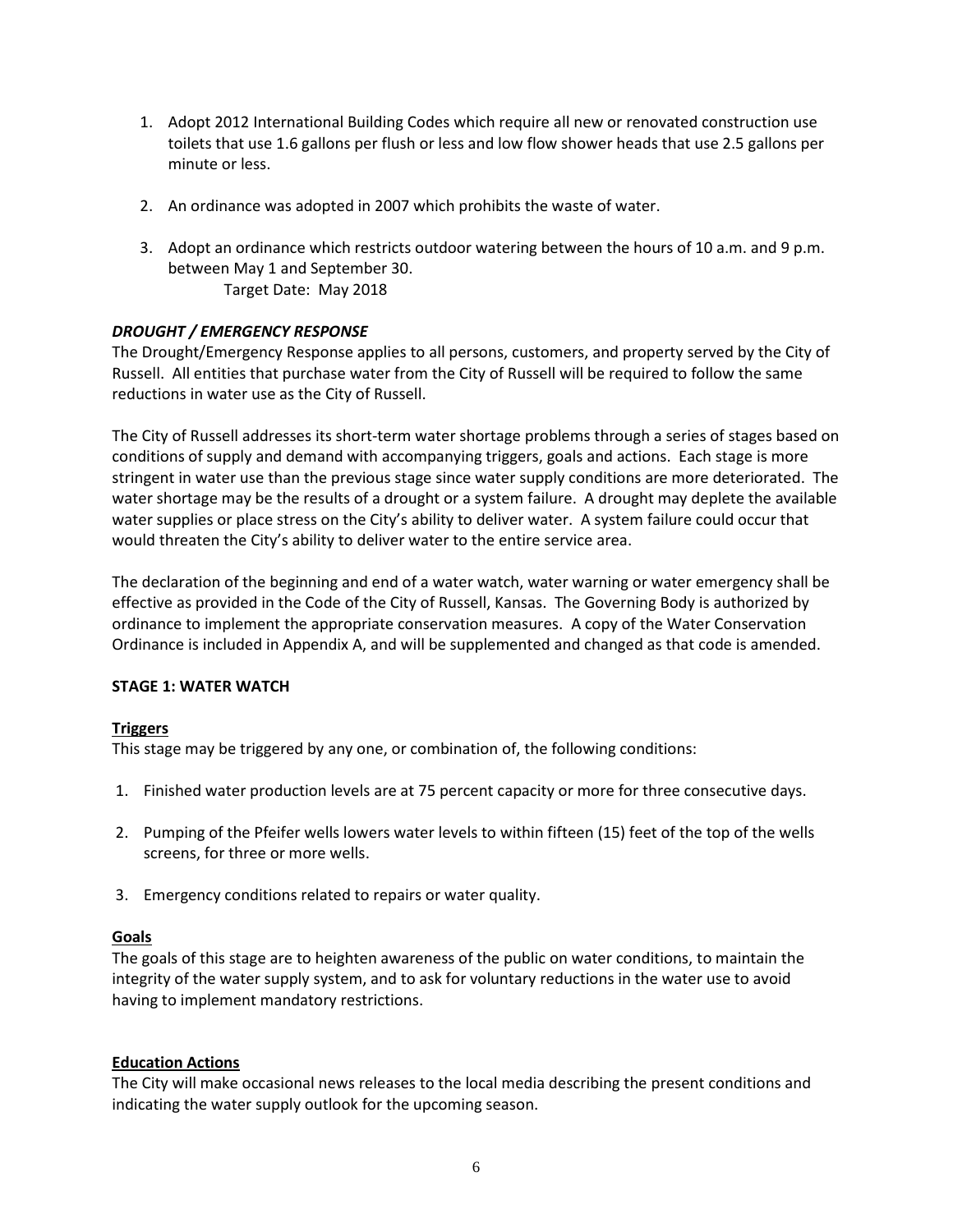# **Management Actions**

Leak repairs will begin within 8 hours of detection.

The city will monitor its use of water and will curtail activities such as hydrant flushing and street cleaning, including watering of City grounds and washing of vehicles.

# **Regulation Actions**

- 1. Outdoor watering of lawns, trees, shrubs and plants is permitted only before 10 a.m. and after 9 p.m.
- 2. The public will be asked to curtail some outdoor water use and to make efficient use of indoor water, i.e., wash full loads, take short showers, don't let faucets run, etc.
- 3. Any other action deemed appropriate by the City Manager.

# **Requirements for Termination of WATER WATCH**

The WATER WATCH will be terminated following consideration of the following information:

- Have finished water production levels been below 75 percent operating capacity for three consecutive days?
- Have the Pfeifer well's water levels raised above fifteen (15) feet of the top of the wells screens? Are there any emergency conditions related to repairs or water quality?
- What is the current and projected length of the drought?
- What is the short and long range precipitation forecast?

The City will continue to promote wise outdoor watering throughout the summer months.

# **STAGE 2: WATER WARNING**

# **Triggers**

This stage is triggered by any one of the following conditions:

- 1. Finished water production levels are at 90 percent capacity or more for three consecutive days.
- 2. Pumping of the Pfeifer wells lowers water levels to within ten (10) feet of the top of the wells screens, for three or more wells.
- 3. Big Creek ceases to flow over the low head dam at the Big Creek Pump station.
- 4. Emergency conditions related to repairs or water quality.

# **Goals**

The goals of this stage are to reduce overall weekly consumption by 15% and to decrease the impact on the sources of supply.

# **Education Actions**

1. The city staff will inform the mayor and city council on water usage, water production and well levels weekly.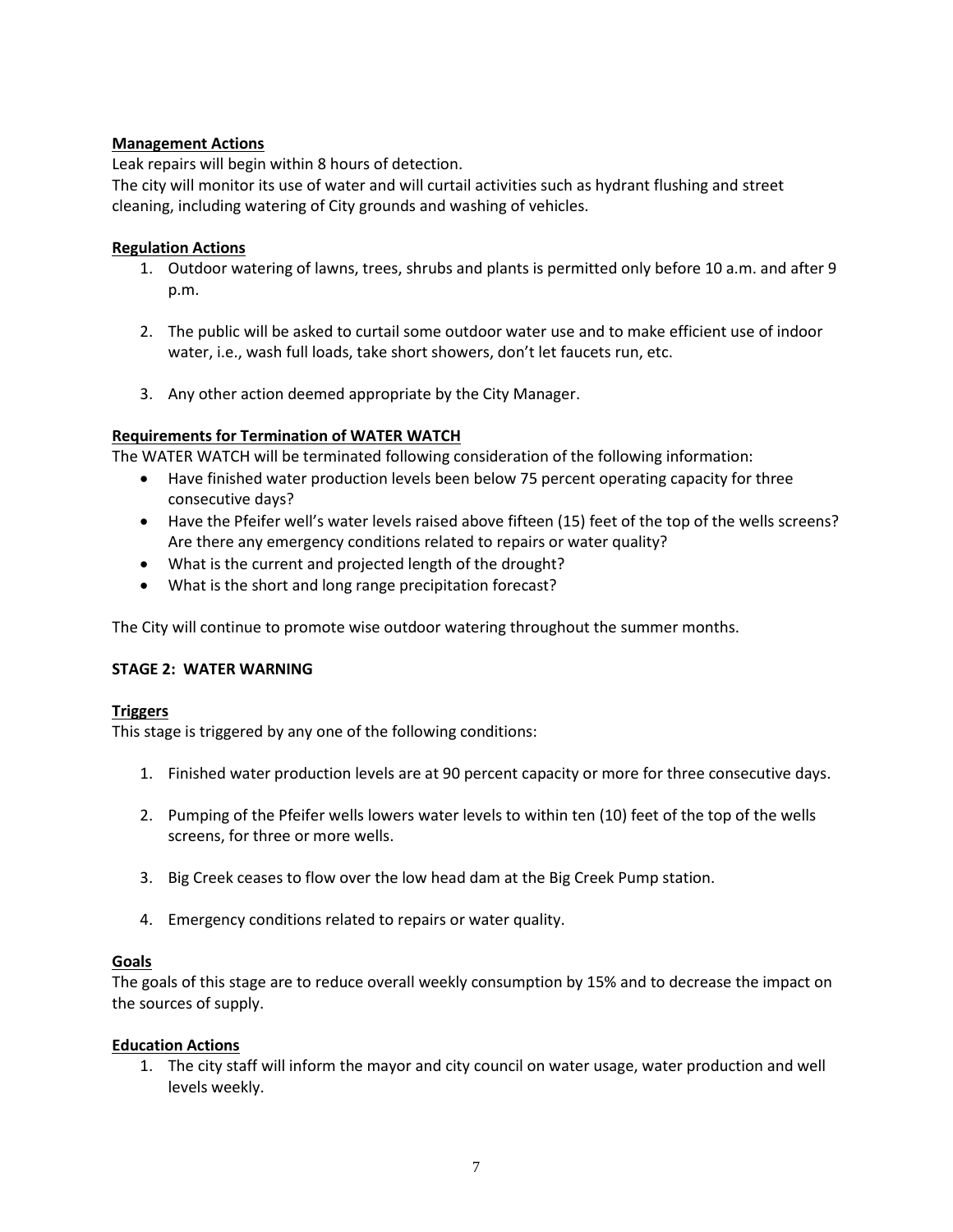- 2. The City will make weekly news releases to the local media describing the present conditions and indicating the water supply outlook for the upcoming week.
- 3. Water conservation information will be included on the back of utility bills.

# **Management Actions**

- 1. The City's water supplies will be monitored weekly.
- 2. Leak repairs will begin within 6 hours of detection.
- 3. Activities such as hydrant flushing and street cleaning, including watering of City grounds and washing of vehicles will be extremely limited.

# **Regulation Actions**

- 1. Outdoor watering for residential and public grounds is prohibited except for one day per calendar week on that property's sanitation pickup day. Watering on your sanitation pick up day is permitted only before 10 a.m. and after 9 p.m. Trees, shrubs and plants held for sale by commercial and retail sellers may be watered.
- 2. Refilling of private swimming pools will be allowed one day a week after sunset.
- 3. Waste of water is prohibited.
- 4. Home outdoor washing of vehicles will be restricted to once per week on Saturdays only.
- 5. Industrial and commercial users shall not water their lawns or non-commercial trees, shrubs and plants, except for one day per calendar week on that property's sanitation pickup day. Watering on your sanitation pick up day is permitted only before 10 a.m. and after 9 p.m.. If such customer has multiple sanitation pickup days in a week then outdoor watering shall be permitted on only the first sanitation pickup day of the week for such customer.
- 6. Industrial customers will be notified and required to limit monthly consumptions to 85% based on a prior 5-year average for the month in question.
- 7. Any other action deemed appropriate by the City Manager.

# **Requirements for Termination of WATER WARNING**

The WATER WARNING will be terminated following consideration of the following information:

- Have finished water production levels been below 90 percent operating capacity for three consecutive days?
- Big Creek begins to flow over the low head dam at the Big Creek Pump station for more than ten (10) consecutive days.
- Are there any emergency conditions related to repairs or water quality?
- What is the current and projected length of the drought?
- What is the short and long range precipitation forecast?
- What are the future and current releases from Cedar Bluff Reservoir?

Upon termination of a WATER WARNING, a WATER WATCH becomes operative.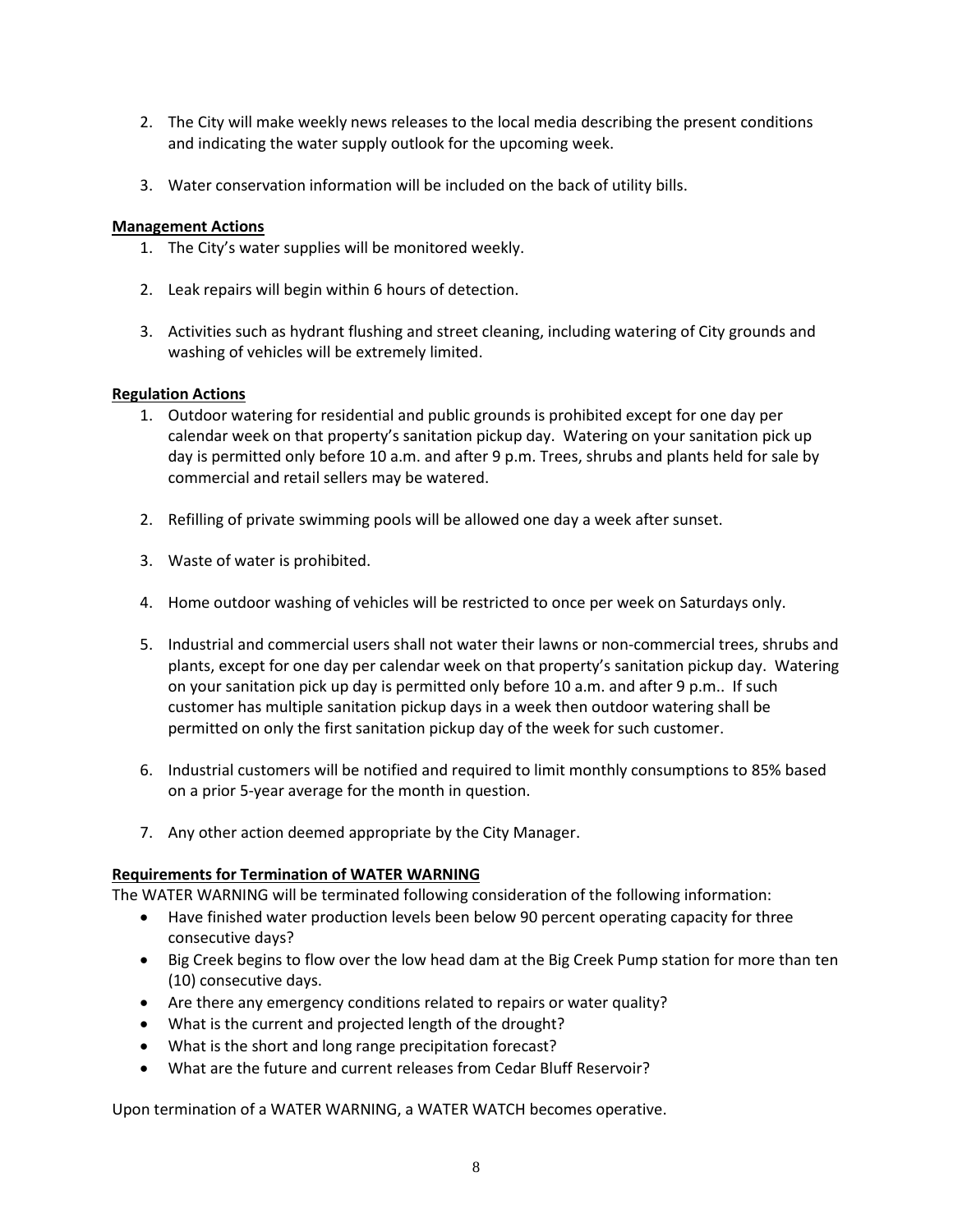#### **STAGE 3: WATER EMERGENCY**

#### **Triggers**

This stage is triggered by any one of the following conditions:

- 1. Finished water production levels are at 100 percent capacity for three consecutive days.
- 2. Pumping of the Pfeifer wells lowers water levels to within eight (8) feet of the top of the wells screens, for three or more wells.
- 3. Big Creek ceases to flow at the Big Creek Pump station for more than thirty (30) consecutive days.
- 4. Emergency conditions related to repairs or water quality.

#### **Goals**

The goals of this stage are to reduce overall weekly consumption by 25% and to decrease the impact on the sources of supply.

#### **Education Actions**

- 1. The city staff will inform the mayor and city council on water usage, water production and well levels weekly.
- 2. The City will make weekly news releases to the local media describing the present conditions and indicating the water supply outlook for the upcoming week.
- 3. Water conservation information will be included on the back of utility bills.

# **Management Actions**

- 1. The City's water storage will be monitored daily.
- 2. The City's Pfiefer well field draw down levels will be monitored weekly.
- 3. Leak repairs will begin within 6 hours of detection.
- 4. Street cleaning and washing of city vehicles will be eliminated. City grounds will be watered with effluent water only during evening and nighttime hours.

#### **Regulation Actions**

- 1. Waste of Water is prohibited. This shall include permitting water to escape down a gutter, ditch, or other surface drain, and also failure to repair a controllable leak of water due to defective plumbing;
- 2. Outdoor watering of private and public grounds is prohibited, to include, but not be limited to, gardens, lawns, trees, shrubs, water gardens, plants, parks, golf courses and playing fields except the watering of trees, shrubs and plants maintained by a commercial grower on his or her commercial premises.